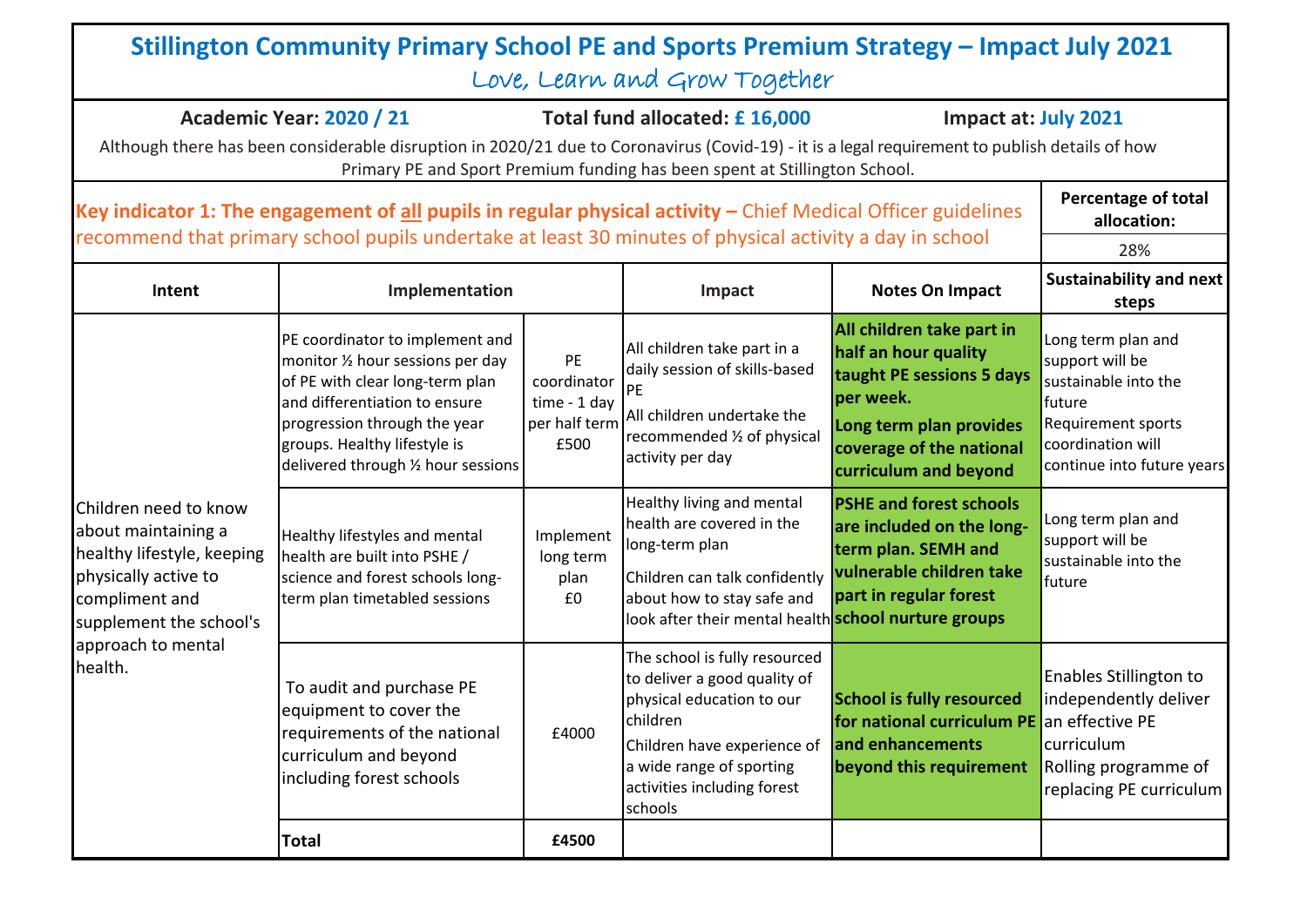| Key indicator 2: The profile of PESSPA (Physical Education, School Sport and Physical Activity) being raised<br>across the school as a tool for whole school improvement |                                                                                             |       |                                                                                                                                       |                                                                                                                                                        | <b>Percentage of total</b><br>allocation:             |
|--------------------------------------------------------------------------------------------------------------------------------------------------------------------------|---------------------------------------------------------------------------------------------|-------|---------------------------------------------------------------------------------------------------------------------------------------|--------------------------------------------------------------------------------------------------------------------------------------------------------|-------------------------------------------------------|
|                                                                                                                                                                          |                                                                                             |       |                                                                                                                                       |                                                                                                                                                        | 6%                                                    |
| Intent                                                                                                                                                                   | Implementation                                                                              |       | Impact                                                                                                                                | <b>Notes On Impact</b>                                                                                                                                 | <b>Sustainability and next</b><br>steps               |
| To ensure all children see PE<br>as a high-profile part of the<br>school curriculum                                                                                      | Rewards for team spirit, good<br>skills given in sessions. Links to<br>Icurriculum drivers. | £0    | Children feel that PE is an<br>important part of the<br>curriculum<br>Children feel their skills, talents<br>and interests are valued | <b>Children's attitude to PE</b><br>has improved<br><b>Children who find PE</b><br>difficult have been<br>included and now report<br>enjoying sessions | Will be continued                                     |
|                                                                                                                                                                          | Display in school promoting PE<br>and forest schools                                        | £0    | PE is celebrated                                                                                                                      |                                                                                                                                                        | Sustainable                                           |
|                                                                                                                                                                          | Sports visitors and visits to<br>sports facilities to be included in<br>the curriculum      | £1000 | Children will meet a range of<br>sporting personalities<br>Children will understand local<br>and national opportunities for<br>sport  |                                                                                                                                                        | Sustained through parental<br>contributions in future |
|                                                                                                                                                                          | Total                                                                                       | £1000 |                                                                                                                                       |                                                                                                                                                        |                                                       |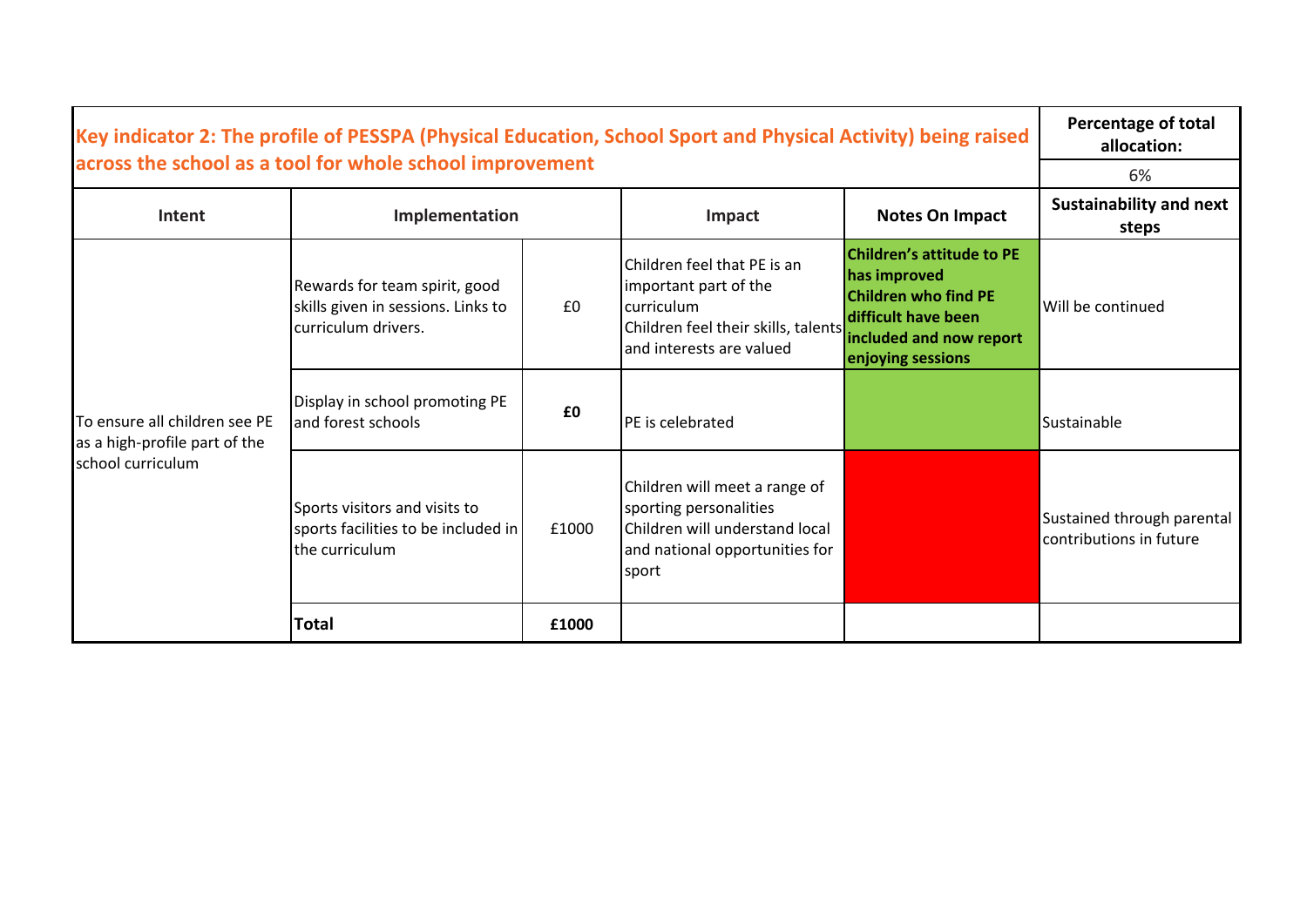|                                                                                                                                 | Key indicator 3: Increased confidence, knowledge and skills of all staff in teaching PE and sport                   |                                                             |                                                                                                                                         |                                                                                                                                                                                                                                                                          | <b>Percentage of total</b><br>allocation:<br>44%                |
|---------------------------------------------------------------------------------------------------------------------------------|---------------------------------------------------------------------------------------------------------------------|-------------------------------------------------------------|-----------------------------------------------------------------------------------------------------------------------------------------|--------------------------------------------------------------------------------------------------------------------------------------------------------------------------------------------------------------------------------------------------------------------------|-----------------------------------------------------------------|
| Intent                                                                                                                          | Implementation                                                                                                      |                                                             | Impact                                                                                                                                  | <b>Notes On Impact</b>                                                                                                                                                                                                                                                   | <b>Sustainability and next</b><br>steps                         |
| Staff in school will receive high   weekly sessions to EYFS / KS1<br>quality and consistent CPD on<br>teaching and planning PE. | Federation PE coach to support<br>with planning of PE                                                               | Part of PE<br>coordination<br>role<br>£0 additional<br>cost | High quality PE taught in<br>school which all children<br>access                                                                        | PE planning is shared across<br>the federation and<br>supported by PE coordinator<br><b>Observations show high</b><br>quality PE being taught by<br>staff.<br><b>Photographic evidence</b><br>celebrating PE shows the<br>range of activities enjoyed<br>by the children | Staff will be confident to<br>plan PE                           |
|                                                                                                                                 | Specialist PE coaches to deliver<br>and KS2 with support from<br>ATA's to include after school<br>club              | £5000                                                       | ATA's able to take on delivery<br>of 1/2 hour PE sessions<br>Children receive specialist PE<br>coaching weekly                          | <b>ATA's have worked</b><br>alongside the PE coach and<br>sports coordinator and are<br>beginning to take sessions at<br>enhancement days and<br>some daily half hour<br>sessions                                                                                        | Staff will be confident to<br>deliver a strong PE<br>curriculum |
|                                                                                                                                 | Appointment of skilled MSA 4<br>days per week to support and<br>deliver playground games and<br>model good practice | £2000                                                       | Children engaged in productive arounds, due to availability<br>play at lunchtime<br>CPD provided for lunchtime<br>staff on quality play | Improved playground<br>behaviour noted in walk<br>of organised games<br>Children are building a bank<br>of playtime games and<br>resources to draw from<br>independently                                                                                                 | MSA to be sustainable<br>through budgeting                      |
|                                                                                                                                 | <b>Total</b>                                                                                                        | £7000                                                       |                                                                                                                                         |                                                                                                                                                                                                                                                                          |                                                                 |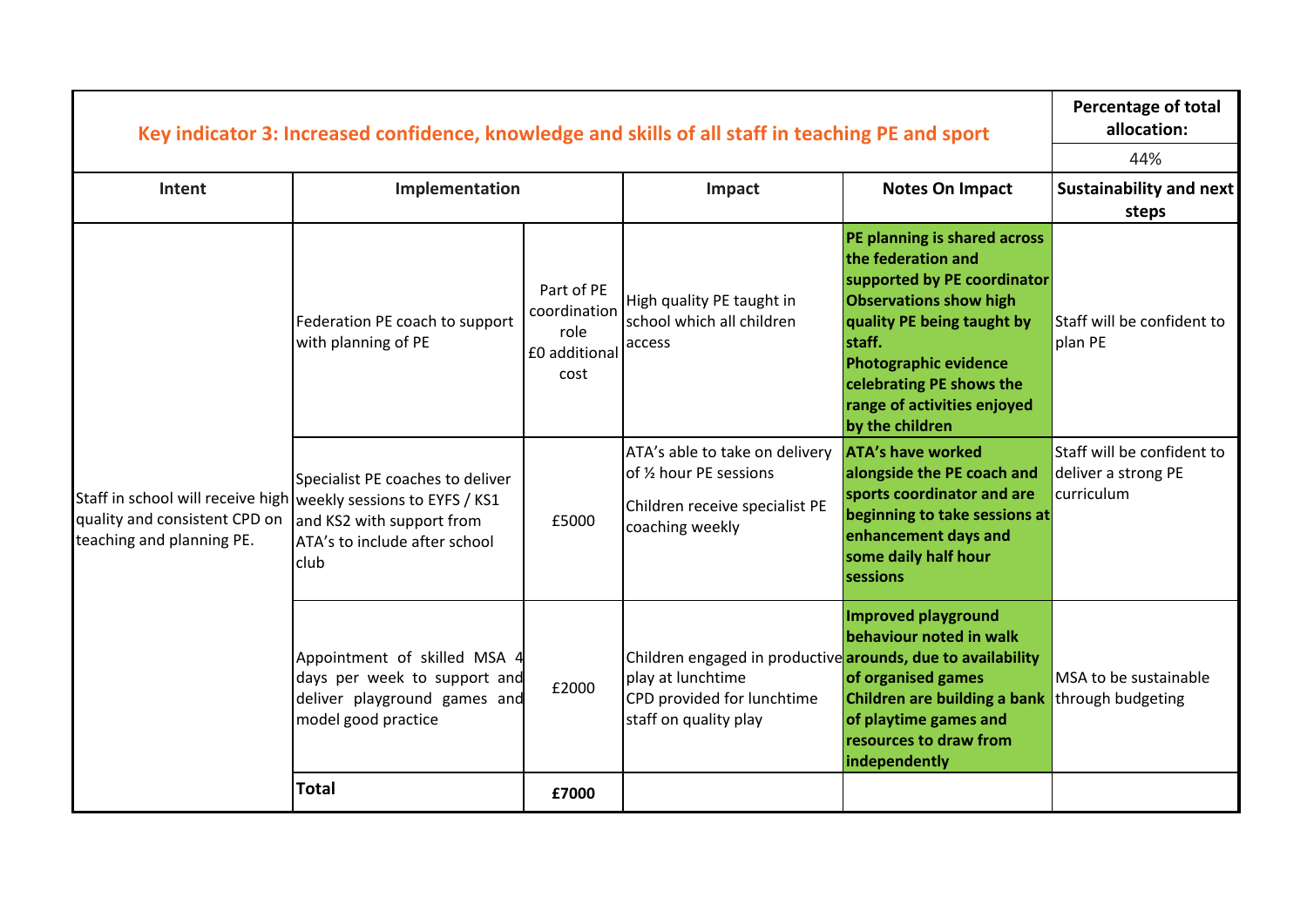|                                                                  | Key indicator 4: Broader experience of a range of sports and activities offered to all pupils                                            |       |                                                                                                                                 |                                                                                                                                                                                                                             | <b>Percentage of total</b><br>allocation:                                                            |
|------------------------------------------------------------------|------------------------------------------------------------------------------------------------------------------------------------------|-------|---------------------------------------------------------------------------------------------------------------------------------|-----------------------------------------------------------------------------------------------------------------------------------------------------------------------------------------------------------------------------|------------------------------------------------------------------------------------------------------|
|                                                                  |                                                                                                                                          |       |                                                                                                                                 |                                                                                                                                                                                                                             | 19%                                                                                                  |
| Intent                                                           | Implementation                                                                                                                           |       | Impact                                                                                                                          | <b>Notes On Impact</b>                                                                                                                                                                                                      | Sustainability and next<br>steps                                                                     |
| Children will experience a<br>range of sporting<br>opportunities | All stakeholders including<br>children will be consulted to find<br>out what sports they would like<br>explored with children            | £0    | A list of sports to be included<br>in sports enhancement days /<br>visits etc                                                   | Children have undertaken a<br>range of sports including<br>archery, tennis, go karting<br>and scooters, orienteering<br><b>Parents have been</b><br>consulted and ideas will be<br>added to our long-term plan<br>next year | Continually reviewed with<br>stakeholders on an<br>annual basis                                      |
|                                                                  | Sports enhancements to be<br>planned to link with curriculum<br>but also include interest led<br>activities and arising<br>opportunities | £2000 | Children experience a wide<br>variety of sporting<br>opportunities                                                              | Children have undertaken a<br>range of sports including<br>archery, tennis, go karting<br>and scooters, orienteering,<br>forest schools, Y6 Golf trip                                                                       | Curriculum sporting<br>enhancements to be built<br>into long term plan and<br>budgeted for long term |
|                                                                  | Forest schools and dance to be<br>delivered on an annual basis and<br>included in the long term plan                                     | £1000 | Children across school<br>experience a wide range of<br>forest school activities that<br>develop as they move through<br>school | <b>Children have had the</b><br>benefit of a qualified dance<br>teacher and forest-school<br>coordinator to run sessions,<br>also musical theatre sessions of PE funding ceased<br>with drama teacher                       | Included in long term plan<br>and budgeted for in case                                               |
|                                                                  | <b>Total</b>                                                                                                                             | £3000 |                                                                                                                                 |                                                                                                                                                                                                                             |                                                                                                      |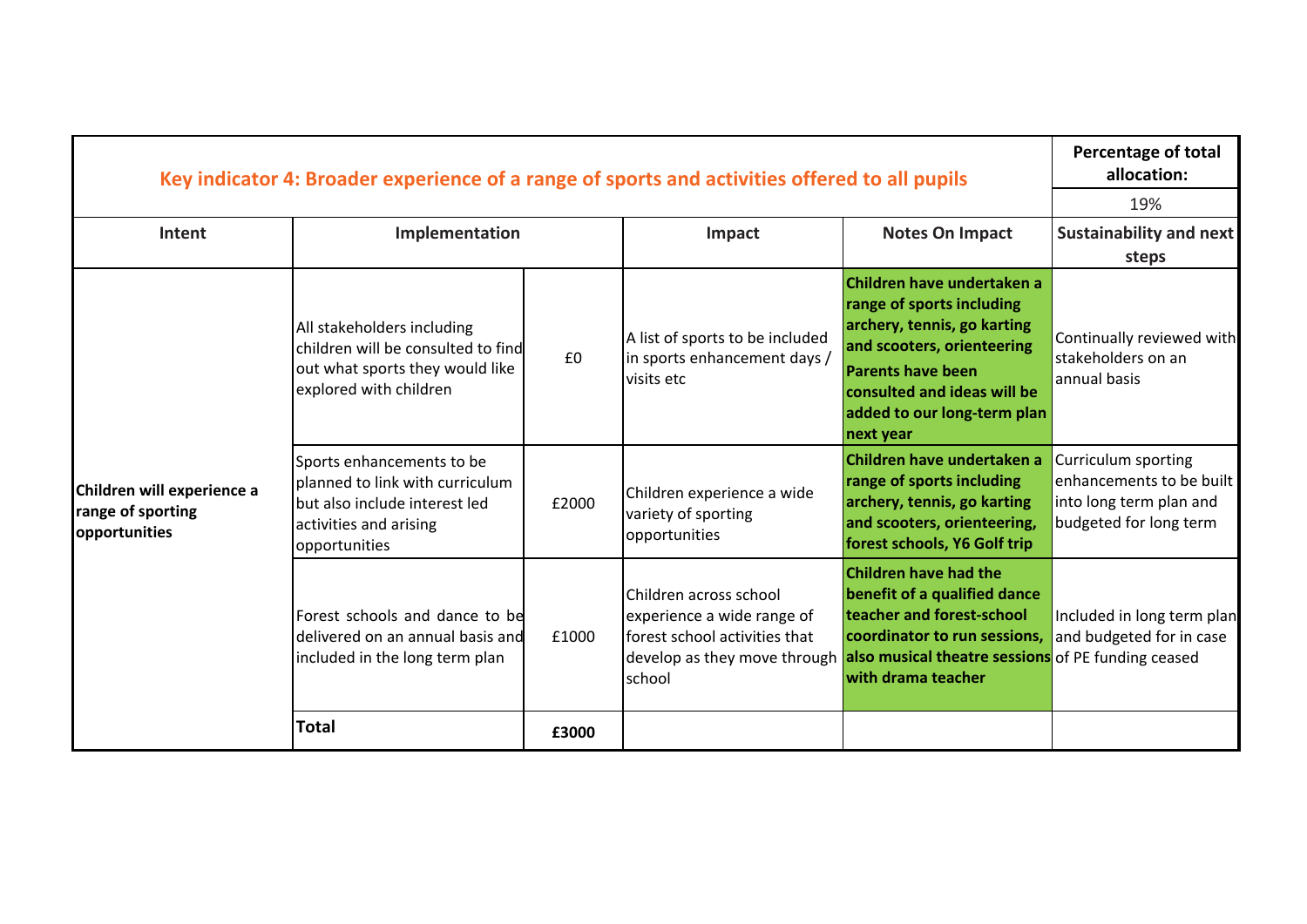| Key indicator 5: Increased participation in competitive sport                   |                                                                                                                                        |                          |                                                                                                                                 |                                                                                                                                                                                                                                                                                                                                              | <b>Percentage of total</b><br>allocation: |
|---------------------------------------------------------------------------------|----------------------------------------------------------------------------------------------------------------------------------------|--------------------------|---------------------------------------------------------------------------------------------------------------------------------|----------------------------------------------------------------------------------------------------------------------------------------------------------------------------------------------------------------------------------------------------------------------------------------------------------------------------------------------|-------------------------------------------|
|                                                                                 |                                                                                                                                        |                          |                                                                                                                                 |                                                                                                                                                                                                                                                                                                                                              | 3%                                        |
| Intent                                                                          | Implementation                                                                                                                         |                          | Impact                                                                                                                          | <b>Notes On Impact</b>                                                                                                                                                                                                                                                                                                                       | <b>Sustainability and next</b><br>steps   |
| To ensure children take part<br>and experience a range of<br>competitive sports | To take part in opportunities for<br>competitive sports provided by<br>either cluster and total sports<br>(possibly virtually)         | Transport<br>£500        | Children experience a wide<br>range of competitive sports<br>Children get to know partner<br>schools by creating mixed<br>teams | Children have taken part in<br>competitive and skills-based<br>enhancement sessions at<br><b>Terrington Village Hall.</b><br><b>Children should have</b><br>competed against larger<br>peer groups in the joint<br>multi sports and sports day<br>in July - cancelled and held<br>at individual schools due to<br><b>Covid restrictions.</b> | Sustainable as little cost                |
|                                                                                 | PE coordinator to organise cross<br>school activities to enhance<br>provision of competitive sports<br>activities (possibly virtually) | Transport<br>£ see above | Children experience a wide<br>range of competitive sports<br>Children get to know partner<br>schools by creating mixed<br>teams |                                                                                                                                                                                                                                                                                                                                              | Sustainable as little cost                |
|                                                                                 | To join Foston and Terrington<br><b>Collaborative sports day</b>                                                                       | Transport<br>£ see above | To enable children to compete<br>against a wider range of age-<br>appropriate peers                                             |                                                                                                                                                                                                                                                                                                                                              | Sustainable as little cost                |
|                                                                                 | <b>Total</b>                                                                                                                           | £500                     |                                                                                                                                 |                                                                                                                                                                                                                                                                                                                                              |                                           |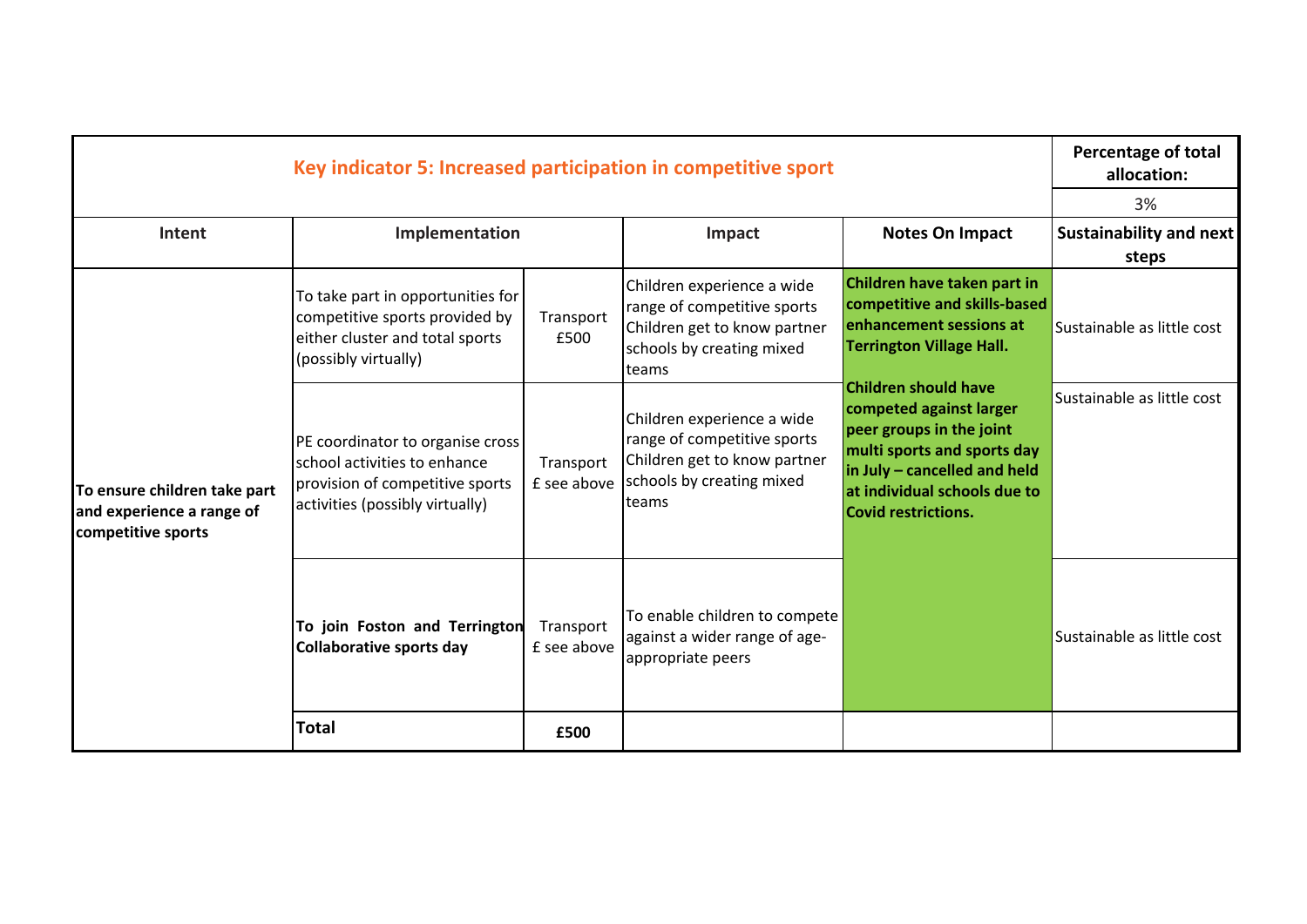## **Review and Reflection:**

| Key achievements to July 2021:                                                                                                                                                                                                                                                                                                                                                                                                                                                                                                                                                                                                                                                                                                                                                                                         | Areas for further improvement and baseline evidence of need:                                                                                                                                                                                                                                                                                                                                                              |
|------------------------------------------------------------------------------------------------------------------------------------------------------------------------------------------------------------------------------------------------------------------------------------------------------------------------------------------------------------------------------------------------------------------------------------------------------------------------------------------------------------------------------------------------------------------------------------------------------------------------------------------------------------------------------------------------------------------------------------------------------------------------------------------------------------------------|---------------------------------------------------------------------------------------------------------------------------------------------------------------------------------------------------------------------------------------------------------------------------------------------------------------------------------------------------------------------------------------------------------------------------|
| 1/2 hour PE in place daily plus sports coaching and after school clubs<br>$\circ$<br>Clear progression of skills and activities through long term plan<br>$\circ$<br>Highly trained PE coordinator developing less experienced staff<br>$\circ$<br>Children gain skills and experiences in wider sports than required by<br>$\circ$<br>the national curriculum<br>Partnership working across the collaboration allows for wider peer<br>$\circ$<br>groups in small schools<br>Strong PSHE curriculum ensures children are aware how to keep<br>$\circ$<br>healthy<br>Children enjoy our PE curriculum and all stakeholders are involved in<br>$\circ$<br>developing it<br>Regular PE enhancement days that bring our schools together<br>$\circ$<br>Excellent resources for PE that cover every area needed<br>$\circ$ | Further develop competitive sports and opportunities to create teams<br>O<br>against other small schools<br>Development of the playground<br>Development of the forest-schools area<br>Visits to sporting venues of different varieties<br>$\circ$<br>Creating a local list of sports clubs and activities to share with families<br>Staff member to undertake level 5 PE coaching and forest schools training<br>$\circ$ |

**Total amount carried forward from 2019/2020 100 E0**<br> **there f Fotal** amount for this academic year 2020/2021 **1500 + Total amount for this academic year 2020/2021 £500**

 $=$  **Total to be spent by 31st July 2021**